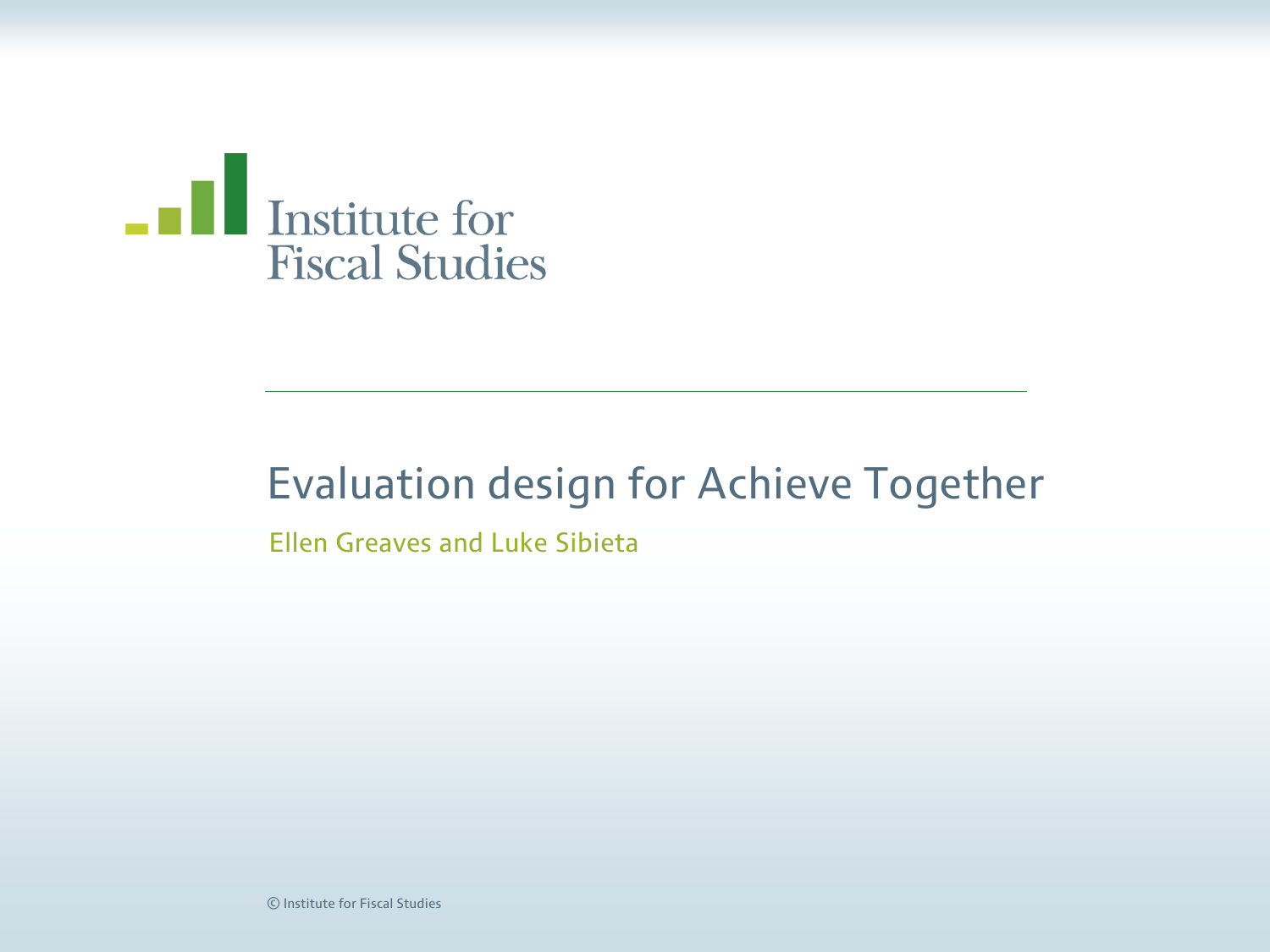**TeachFirst** 

1 teachingleaders



- Bring together three programmes in a school:
	- Teach First
	- Teaching Leaders
	- Future Leaders
- Intensive human capital investment
- Original motivation was also to encourage schools to work together and to engage the local community and organisation in school-improvement
	- $\triangleright$  Cluster-design
	- $\triangleright$  Difficult to evaluate quantitatively
- Evaluation and pilot funded by the Education Endowment Foundation (EEF)

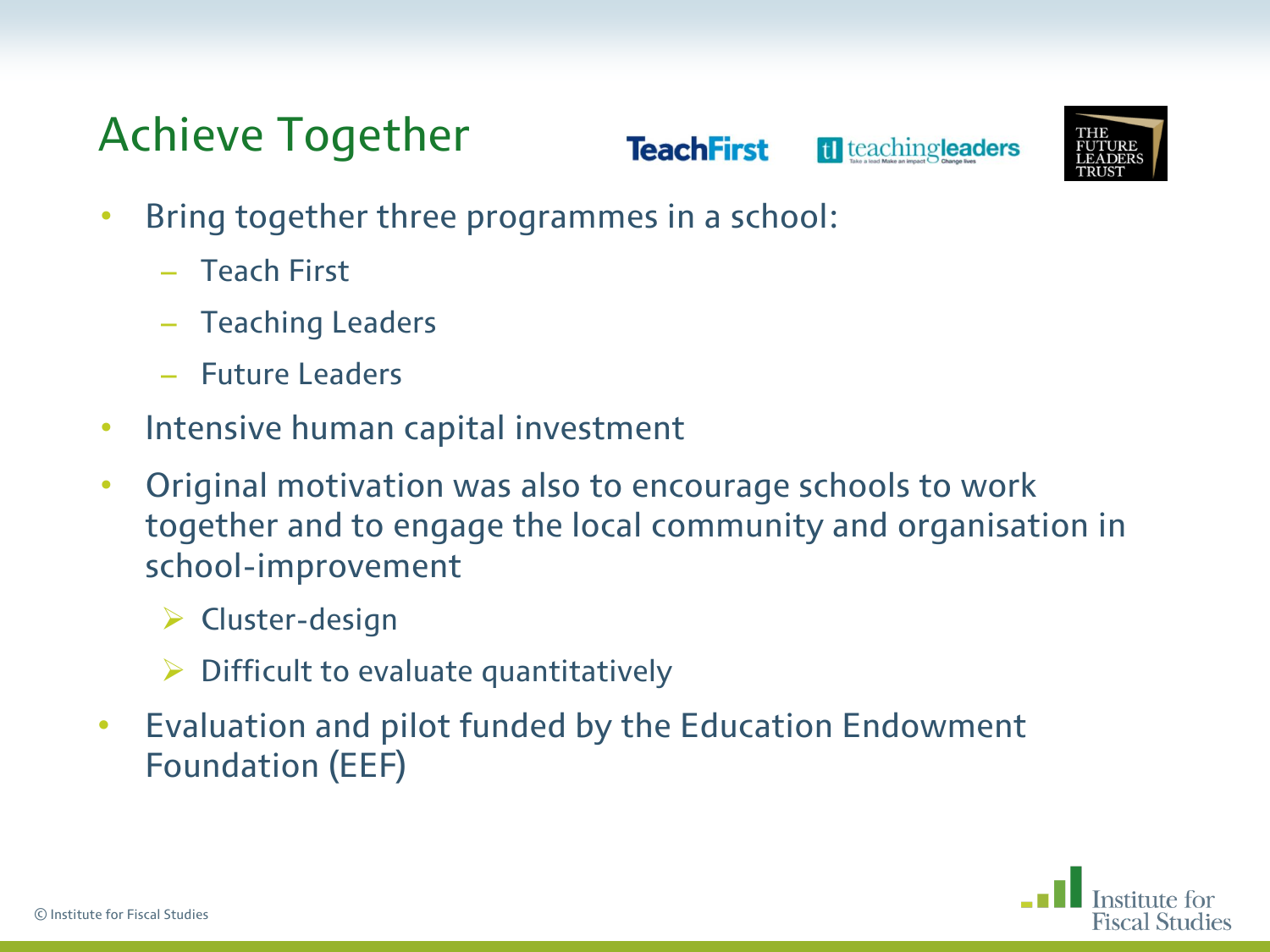### **Outline**

- The original design of the evaluation
- What went wrong
	- Design of the pilot
	- Recruitment (round 1)
	- Recruitment (round 2)
- Final design of the evaluation
- Lessons for evaluators

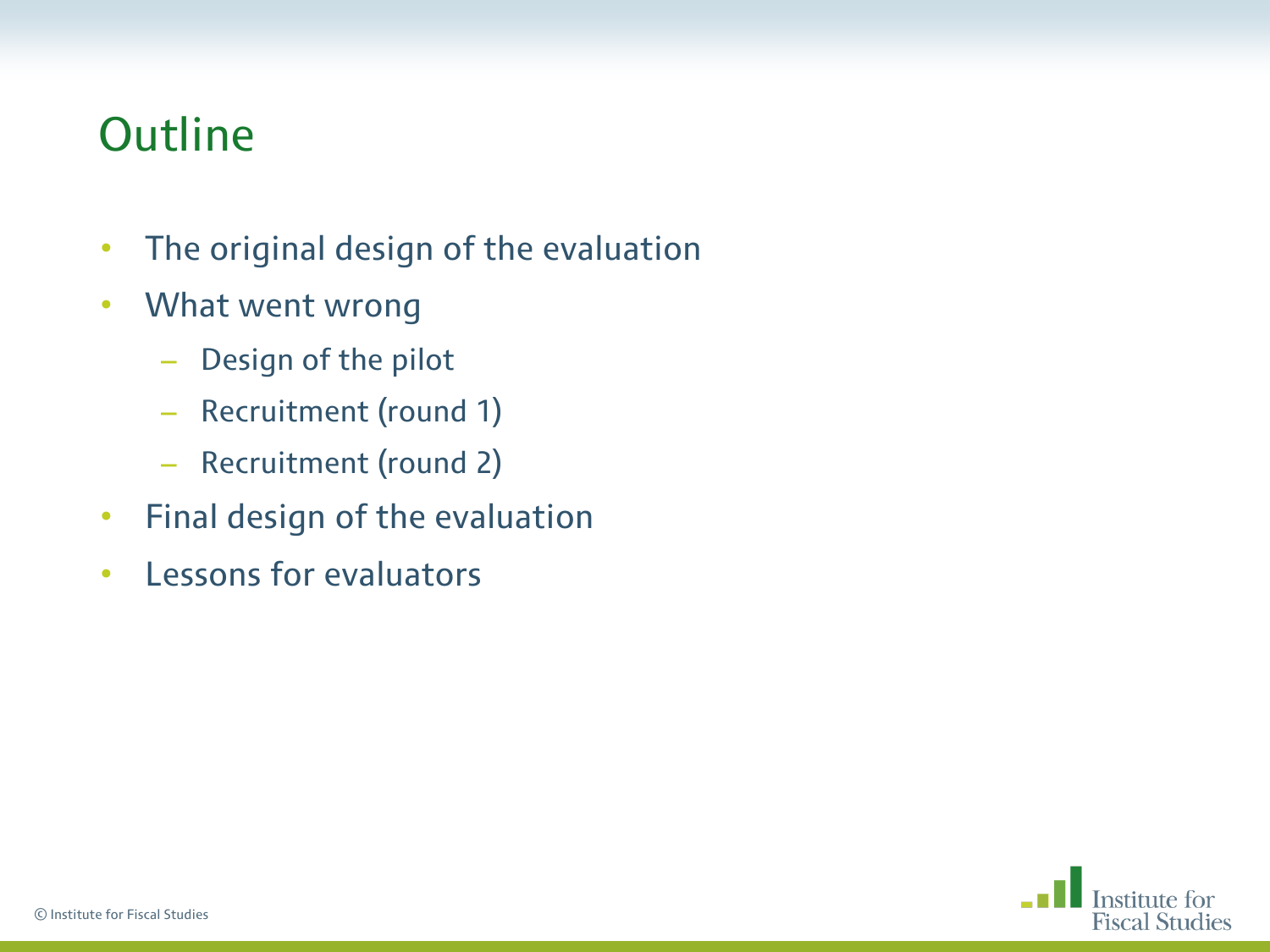**TeachFirst** 

tl teachingleaders



- Two pilots:
- 1. Area-based design
- 2. School-level human capital investment

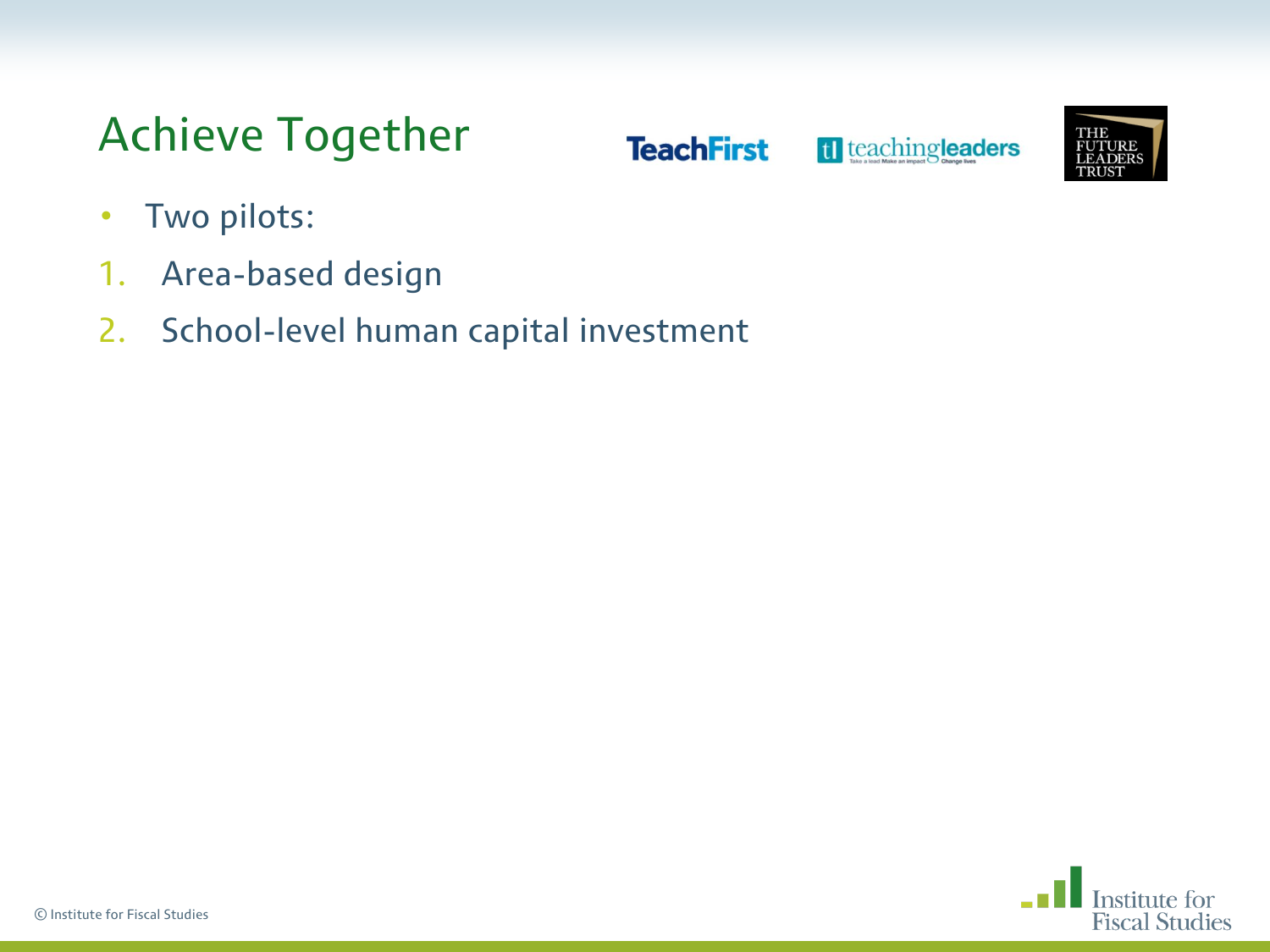**TeachFirst** 

tl teachingleaders



- Two pilots:
- 1. Area-based design
	- One-cluster in Bournemouth
	- 4 primary schools and 6 secondary schools
	- Involvement of local community/organisations
	- Process evaluation
- 2. School-level human capital investment

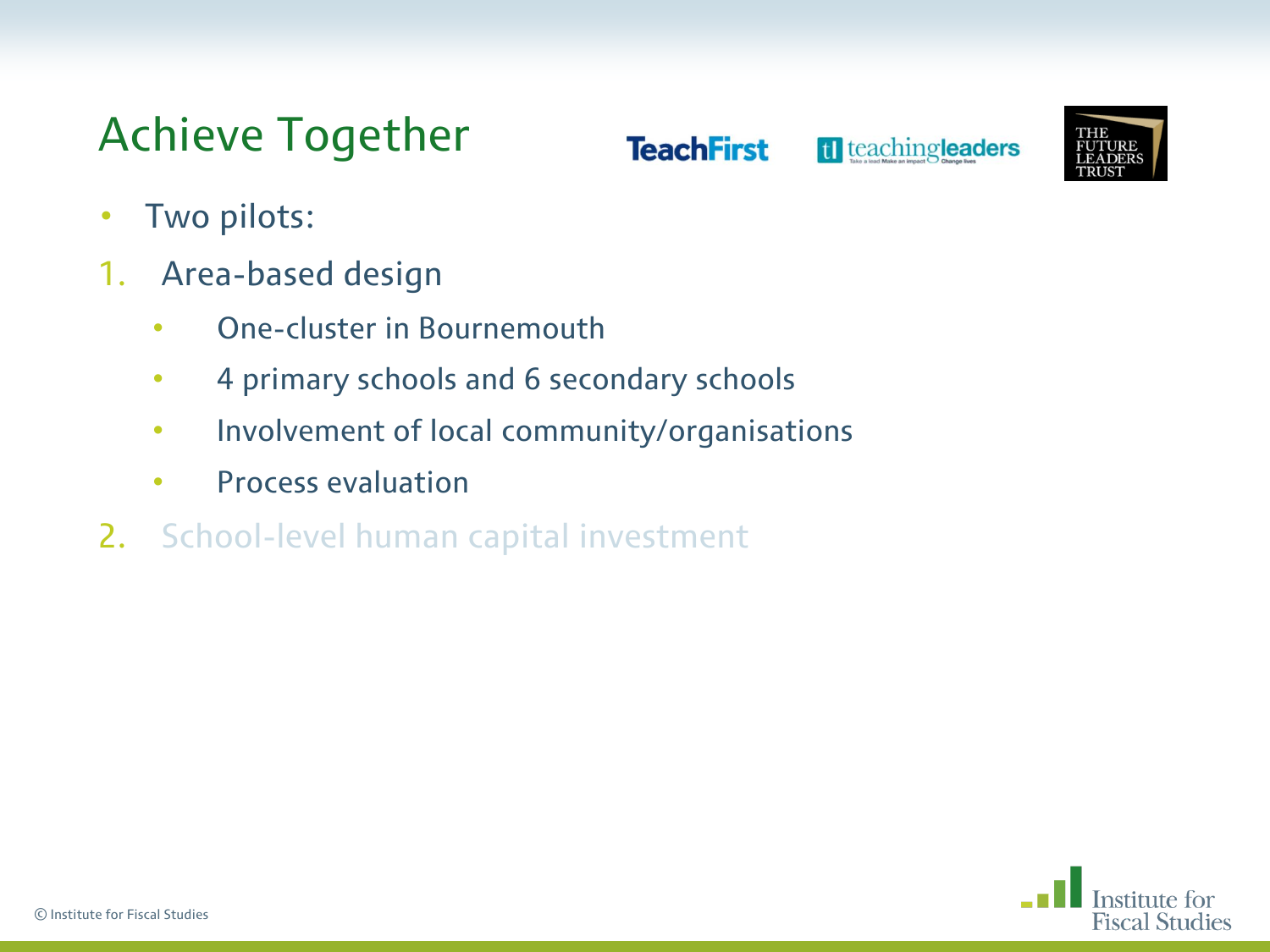**TeachFirst** 

tl teachingleaders



- Two pilots:
- 1. Area-based design
- 2. School-level human capital investment
	- School-level intervention
	- No co-ordination within clusters or involvement of external organisations
	- Quantitative evaluation and process evaluation

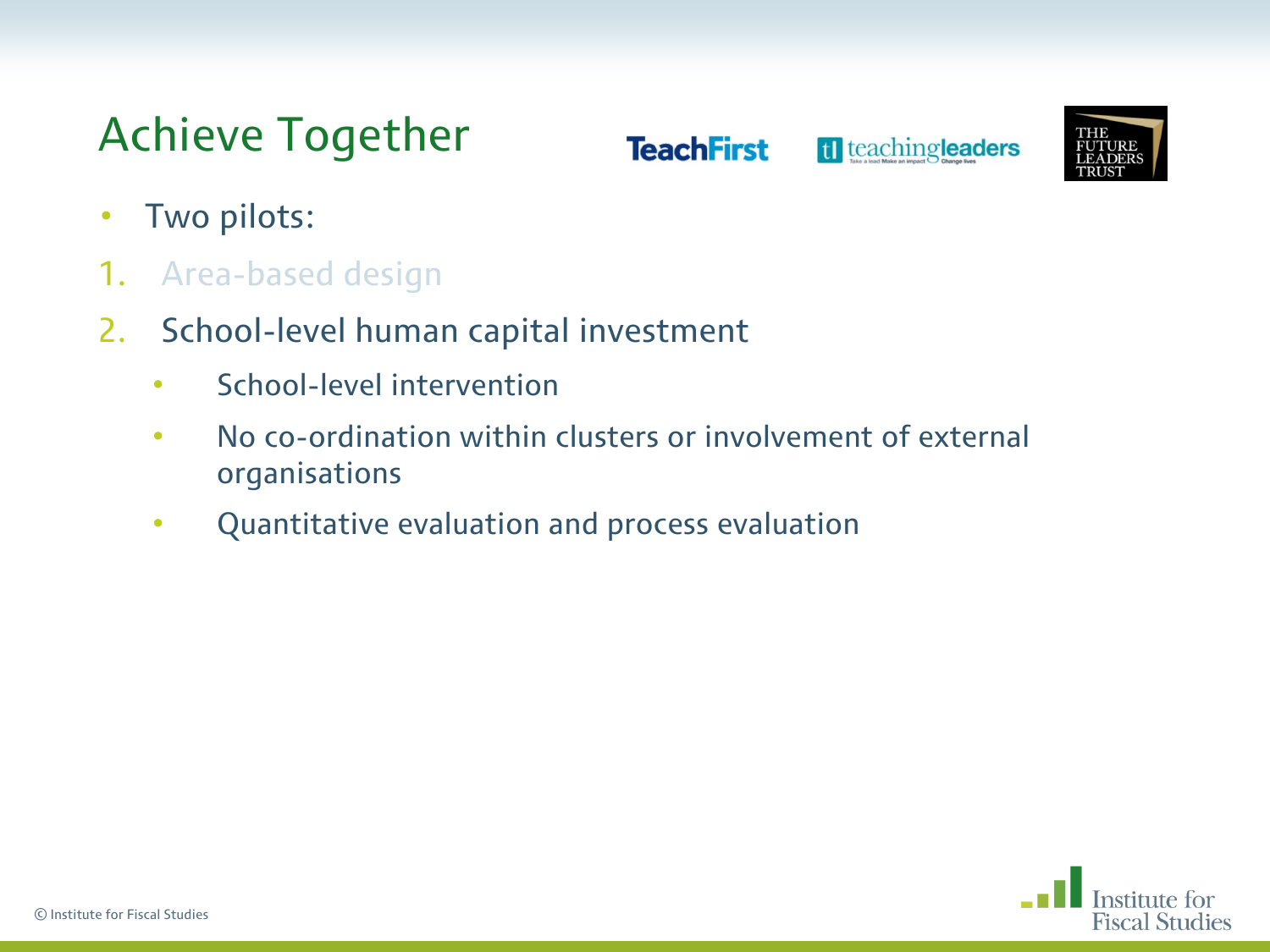### Original evaluation design

- Randomised controlled trial
- Number of schools fixed by EEF: 24 treatment and 24 control
- Primary outcomes
	- Attainment at KS4
	- Attainment at Year 7 (focus of Achieve Together impact project)
- Secondary outcomes
	- Number of persistent absentees
	- Overall absence rate

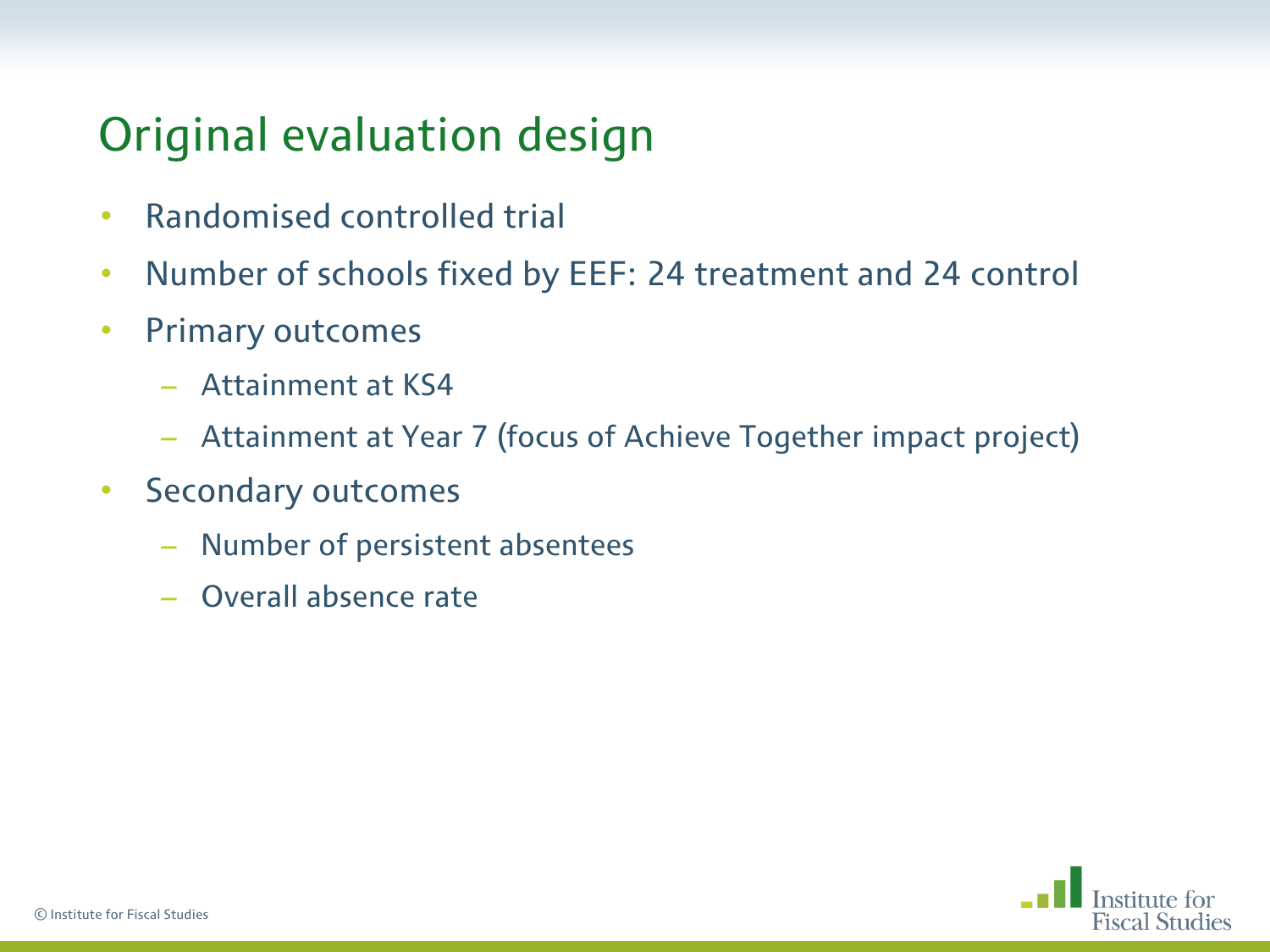### Original evaluation design

- Randomised controlled trial
- Number of schools fixed by EEF: 24 treatment and 24 control
- Primary outcomes
	- Attainment at KS4
	- Attainment at Year 7 (focus of Achieve Together impact project)
- Secondary outcomes
	- Number of persistent absentees
	- Overall absence rate
- Subgroups
	- Pupils eligible for free school meals
	- Pupils with low prior attainment
- "Business as usual" in control schools
	- Able to access one programme element of Achieve Together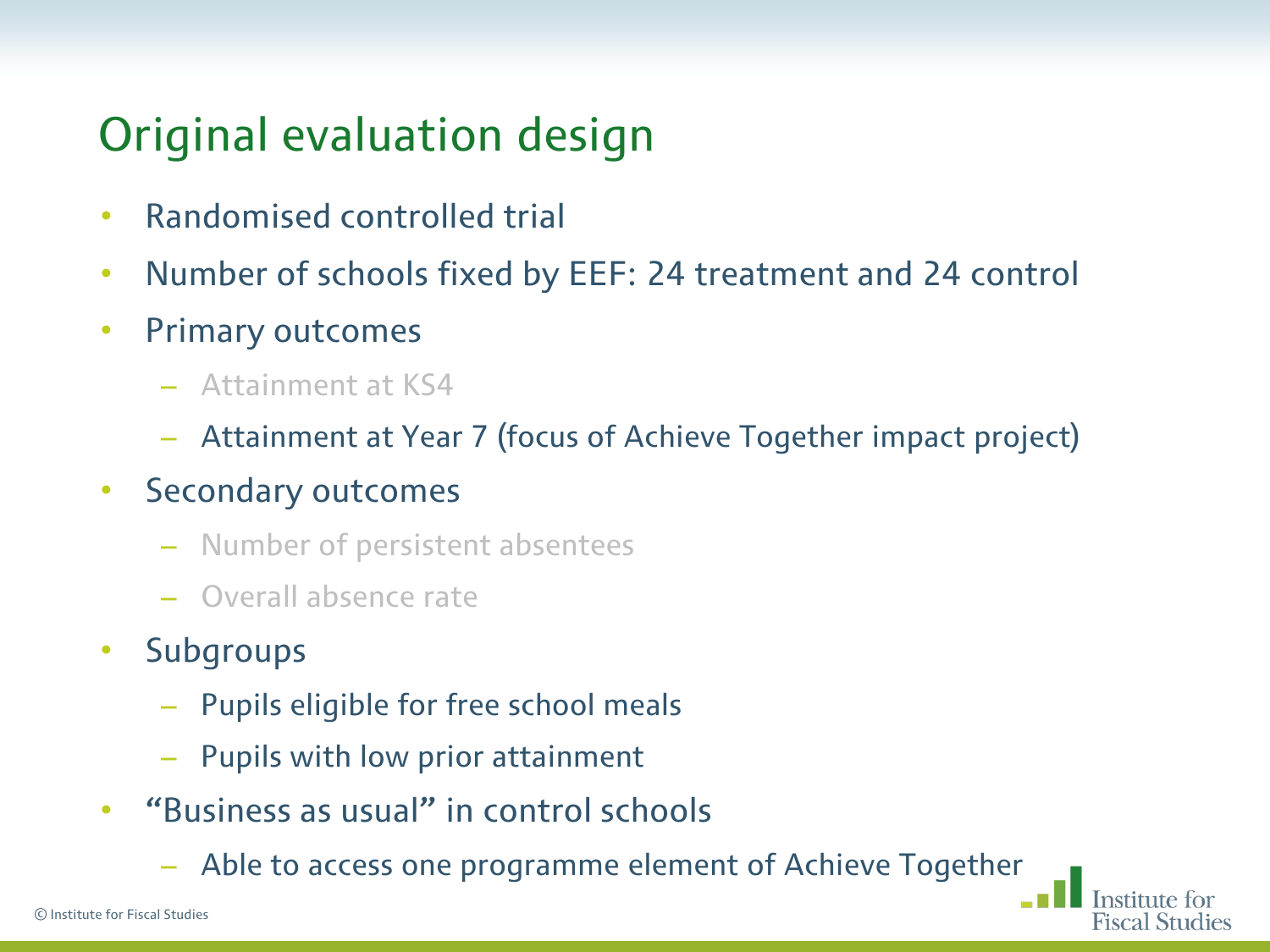#### Power calculations

|         |       | 0.1   | 0.2   | 0.3   | 0.4   | 0.5   |
|---------|-------|-------|-------|-------|-------|-------|
| Model 1 | 0.048 | 0.203 | 0.283 | 0.345 | 0.398 | 0.444 |
| Model 2 | 0.052 | 0.220 | 0.306 | 0.373 | 0.430 | 0.480 |
| Model 3 | 0.044 | 0.186 | 0.259 | 0.315 | 0.363 | 0.406 |

Note: These calculations represent the effect size that will be possible to detect using a two-sided hypothesis test with significance level of 5%, and with power against an alternative hypothesis of 80%. Model 1 reports the minimum detectable effect size when the variance of the outcome unexplained by attributes of the pupils (including prior attainment) is 60%. Model 2 reports a less optimistic scenario (70% unexplained), whilst Model 3 is more optimistic (50% unexplained).

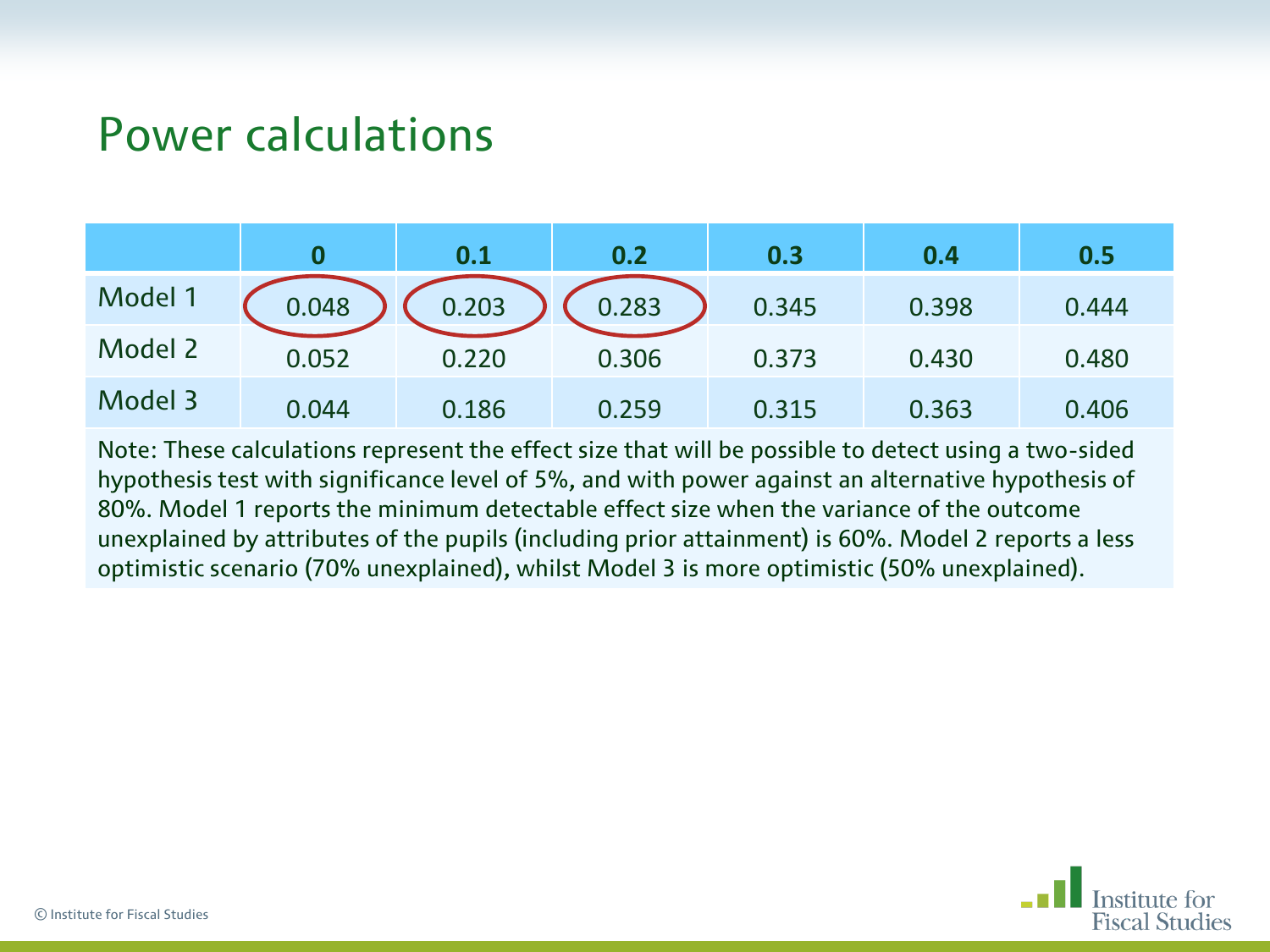### What went wrong: design of the pilot

- School-level RCT began to look clustered...
	- Cluster based recruitment
	- Co-ordination between schools
- Complicates and creates risks for evaluation:
- 1. What can we learn from the evaluation?
- 2. How will the power calculations be affected?

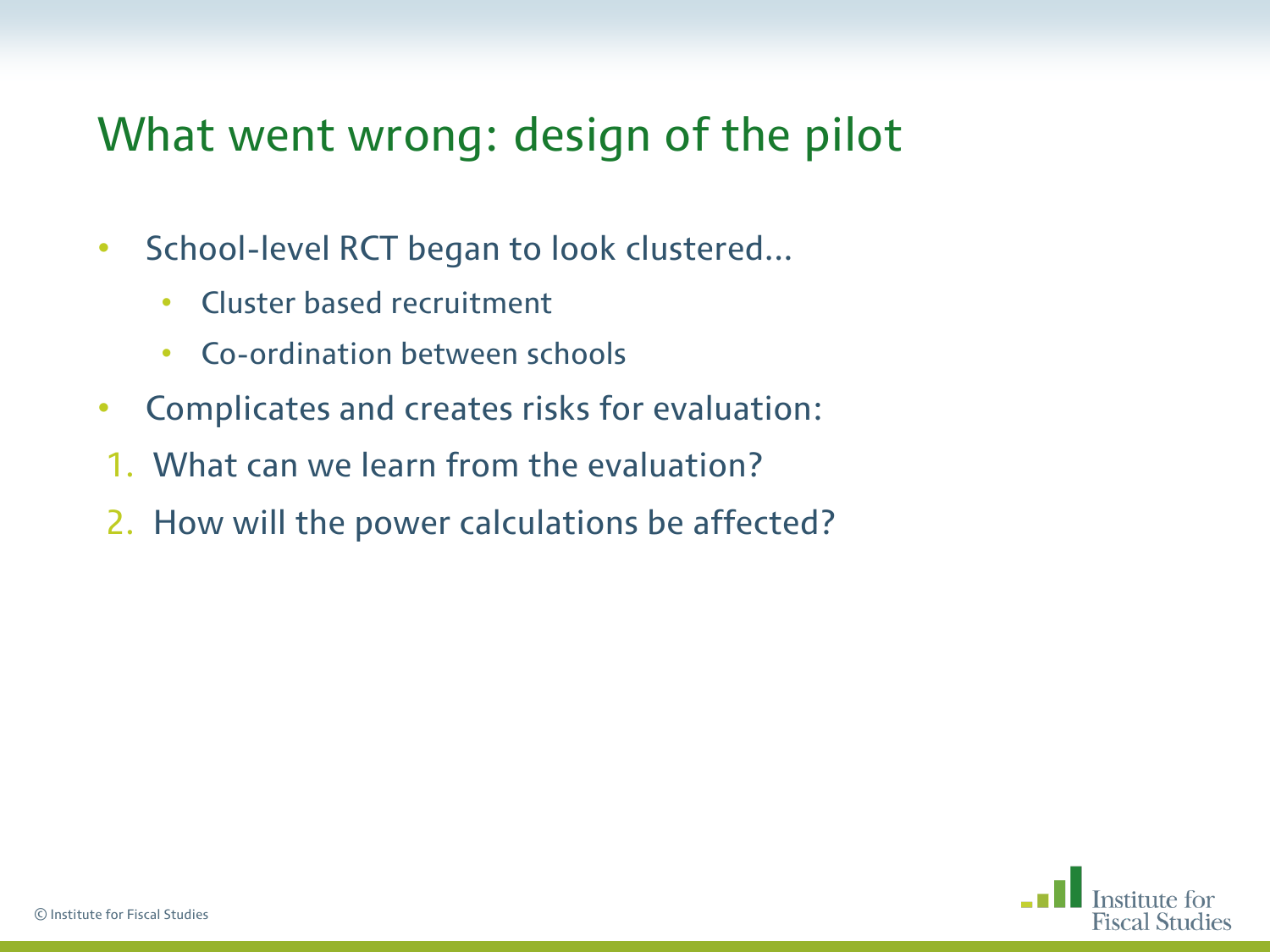### What went wrong: design of the pilot

- School-level RCT began to look clustered...
	- Cluster based recruitment
	- Co-ordination between schools
- Complicates and creates risks for evaluation:
- 1. What can we learn from the evaluation?
	- Is positive impact due to the human capital approach?
	- Or better co-ordination between schools?
	- $\triangleright$  Our findings would be inconclusive
- 2. How will the power calculations be affected?

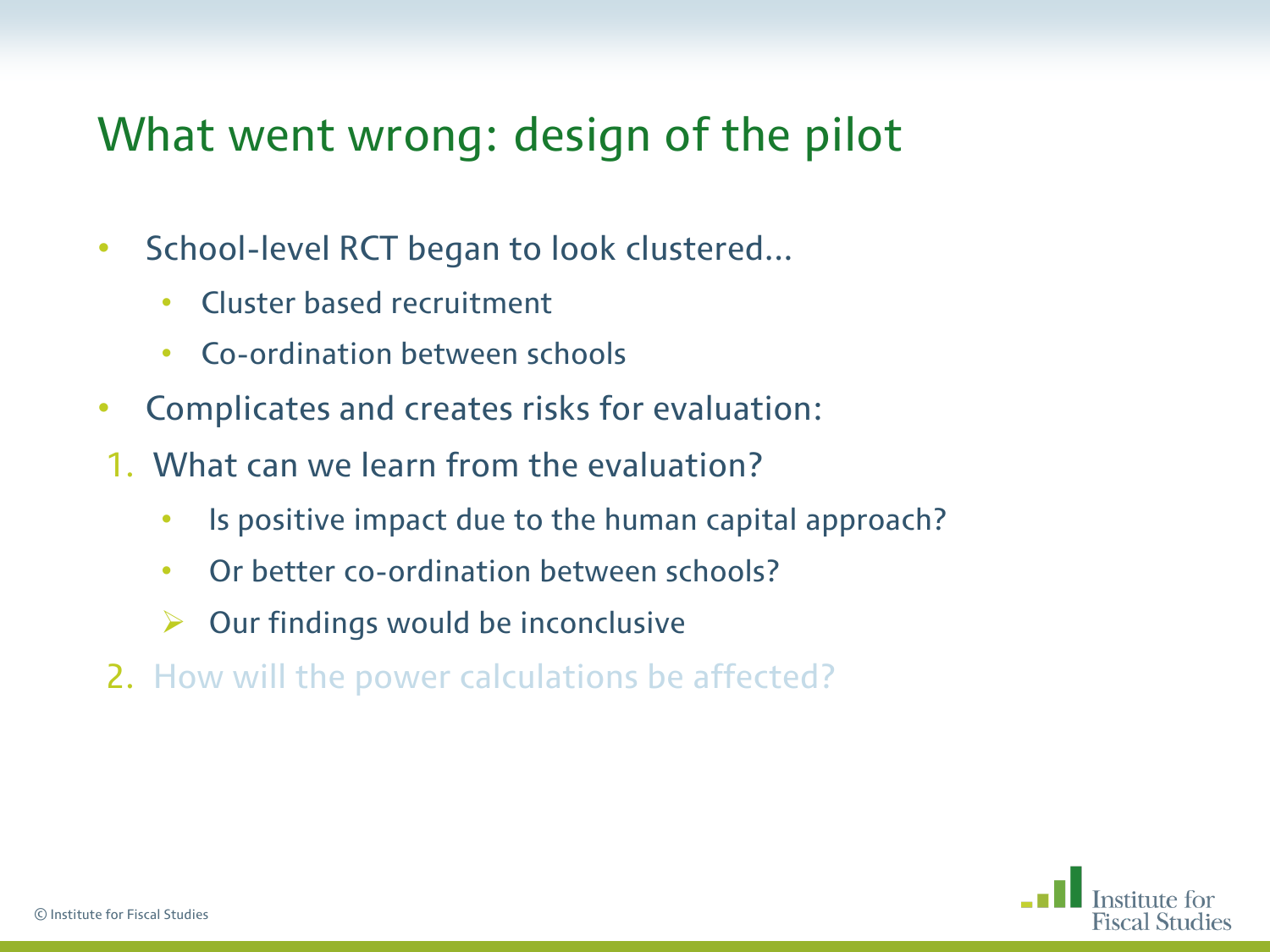### What went wrong: design of the pilot

- School-level RCT began to look clustered...
	- Cluster based recruitment
	- Co-ordination between schools
- Complicates and creates risks for evaluation:
- 1. What can we learn from the evaluation?
- 2. How will the power calculations be affected?
	- At the extreme, we can think of the unit of treatment as the cluster
	- Uncertain risk for the minimum detectable effect size
	- Required treatment effect from power calculations with clustering at the school level already looked ambitious...
	- Clustering may increase the intra-cluster correlation and increase the challenge of detecting a significant effect

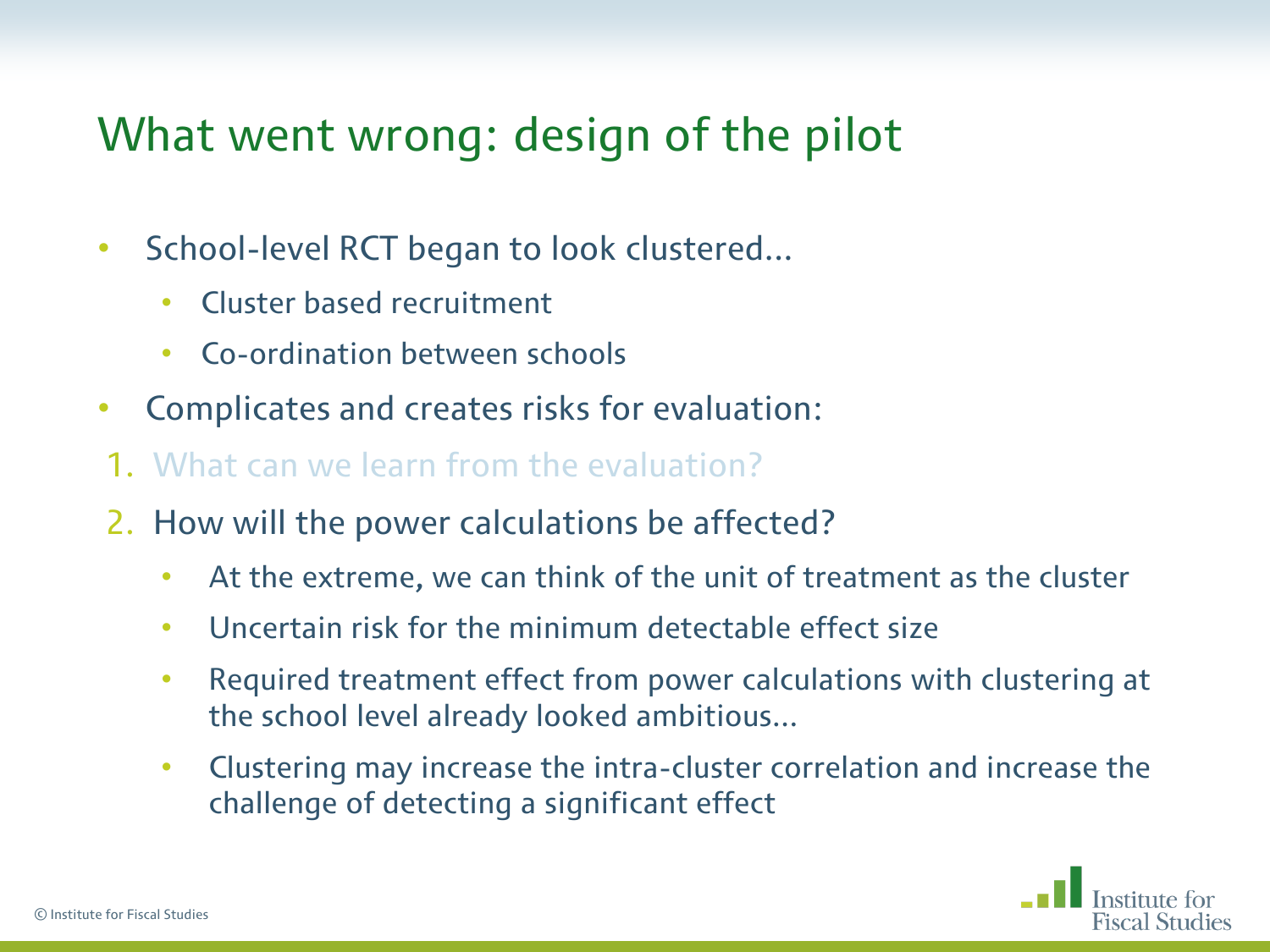### What went wrong: recruitment (round 1)

- Target: 48
- Recruited: 13
- Problems for recruitment:
	- Time available
	- Uncertainty about staff availability
	- Uncertainty about school budget (for costly programme)
	- Risk of being allocated to control group
	- Clarity about the pilot
- The recruited schools began Achieve Together in September 2013

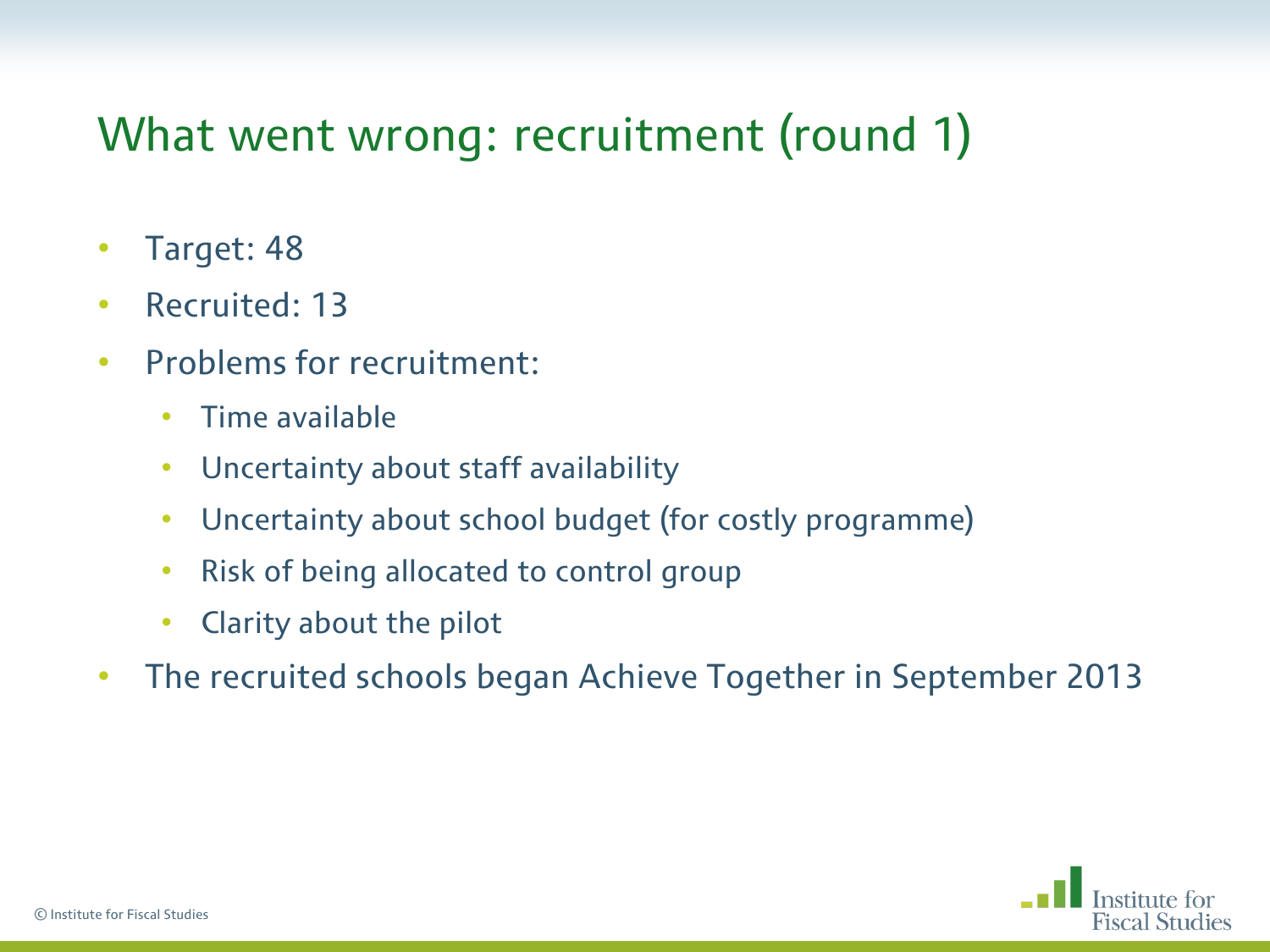### What went wrong: recruitment (round 2)

- Target: 48
- Recruited: 15
- Problems for recruitment:
	- Time available
	- Uncertainty about staff availability
	- Uncertainty about school budget (for costly programme)
	- Risk of being allocated to control group
	- Clarity about the pilot
- The recruited schools will begin Achieve Together in September 2014

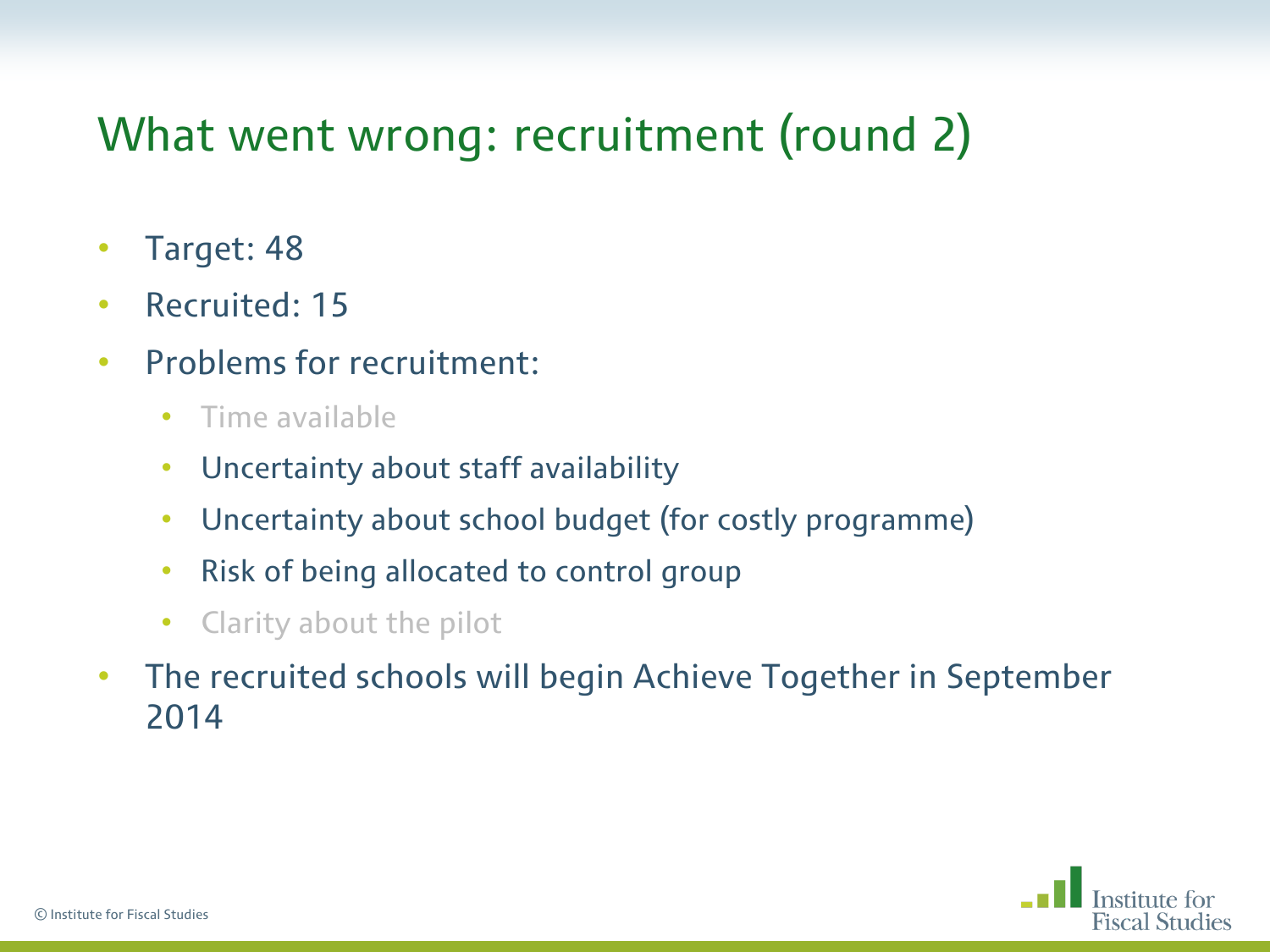### Final evaluation design

- Non-experimental
	- Matching ("well-matched comparison group")
		- 1. Similar in terms of observable characteristics
		- 2. Expressed a strong interest in Achieve Together
- How credible are the non-experimental estimates?
	- Depends on the factors that determine take-up and growth in pupil attainment - observable or unobservable?
- Assess the credibility of the non-experimental matching estimates
	- Achieve Together round 1 schools: compare matching estimates to a "gold standard" comparison group - schools that are similar in both observable and unobservable characteristics
	- Achieve Together round 2 schools

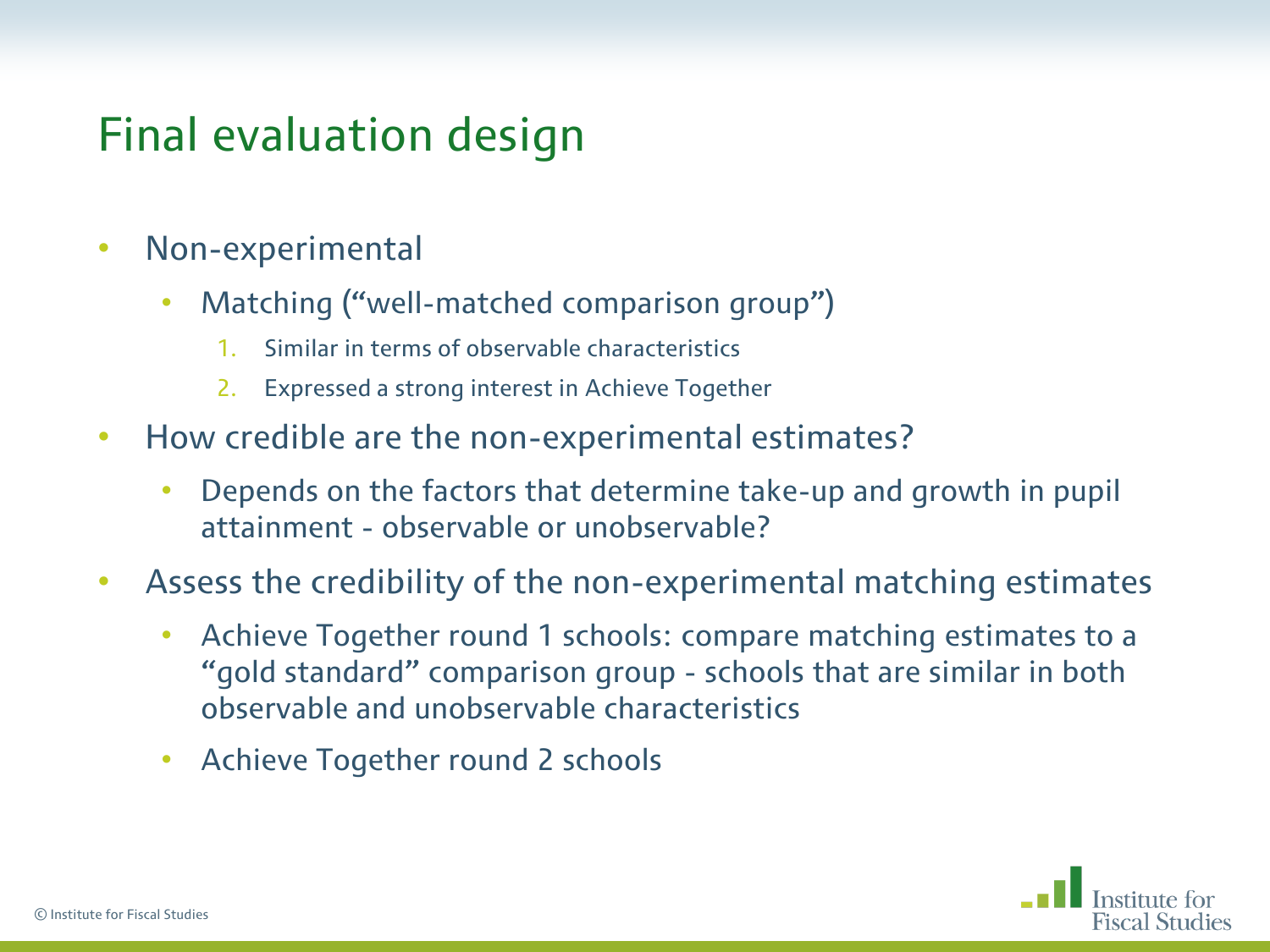Final evaluation design **Matching likely to be credible**



#### **Matching unlikely to be credible**

**Effect size**

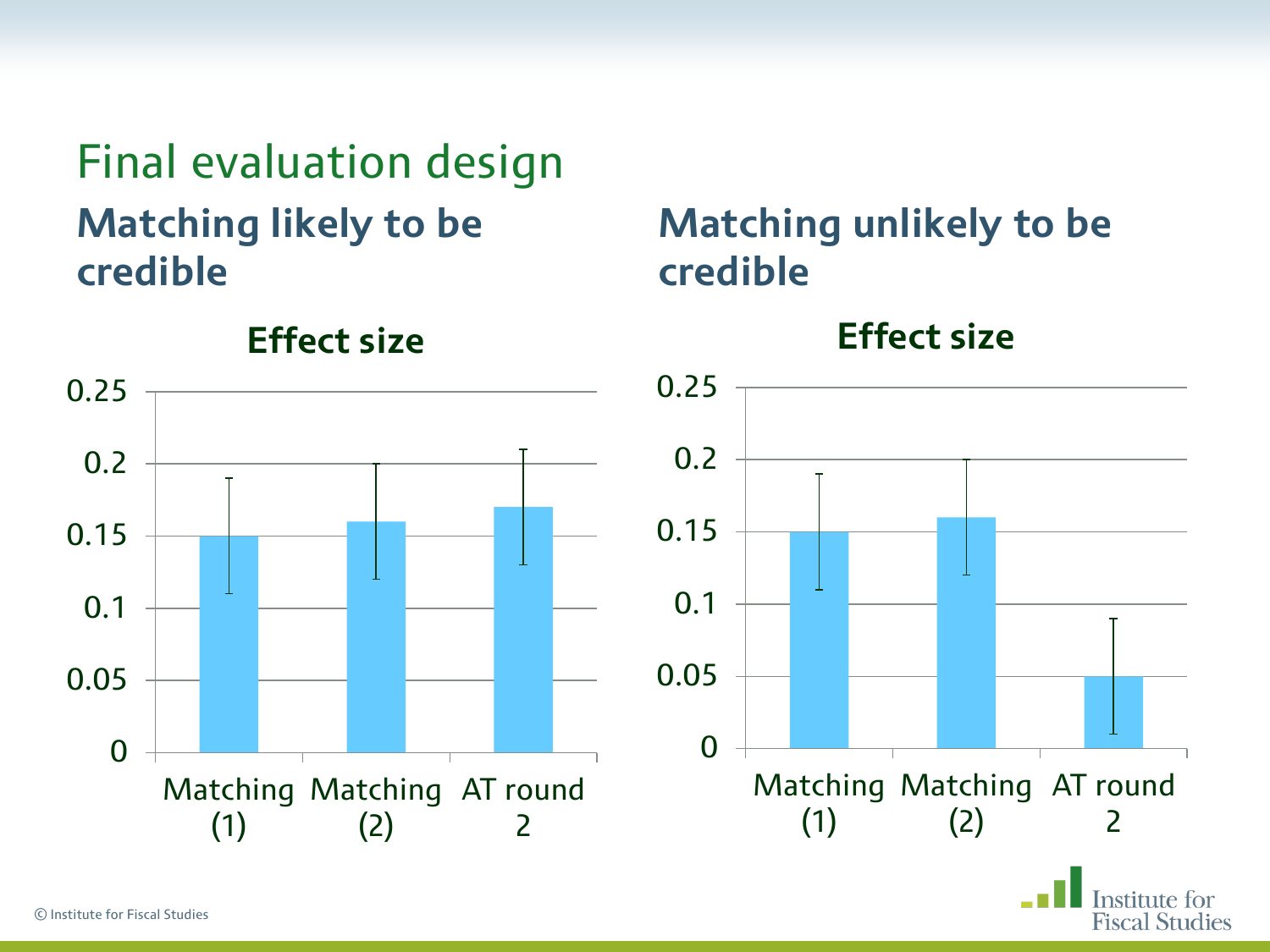### Lessons for evaluators (1)

- Evaluators must have good communication with the project team
	- How are plans for the pilot developing?
	- What are the implications for the evaluation design?
	- Why is the evaluation important?
- Evaluators should be clear about the necessary requirements for the evaluation
	- What is expected of control schools?
		- Restrictions on "business as usual"
	- What is expected of treatment schools?
		- Additional testing
		- Involvement with process evaluation
	- What are non-negotiable elements of the evaluation